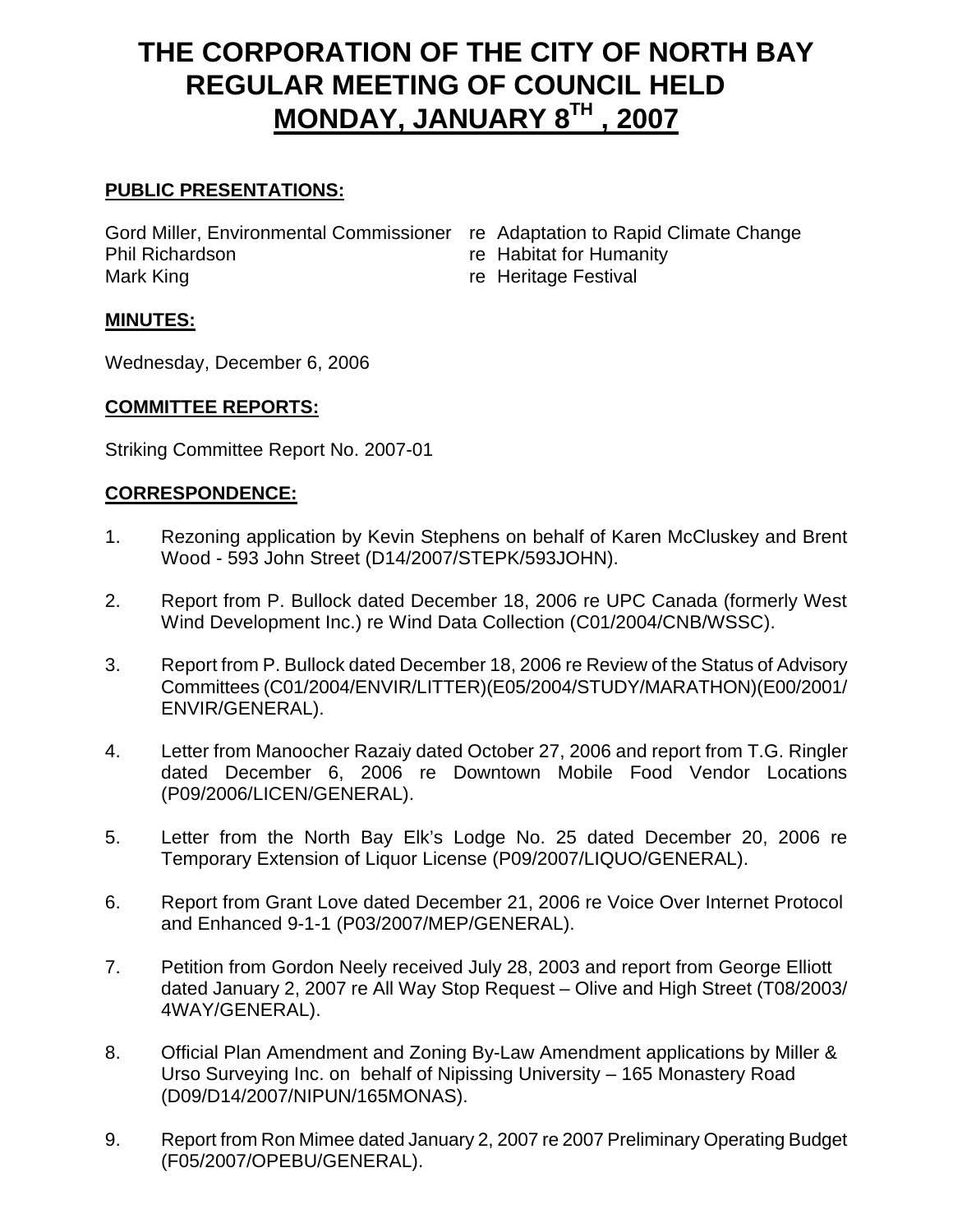- 10. Report from Jim Manning/Brian Rogers dated December 18, 2006 re Request for Proposal 2006-153, Transit Advertising Program (T03/2007/TRANS/GENERAL).
- 11. Report from Brian Rogers/Al Lang dated December 23, 2006 re 2007 Capital Budget and 2007-2011 Five-Year Capital Forecast and Long-Term Capital Funding Policies (F05/2007/CAPBU/GENERAL).
- 12. Report from Peter Carello dated December 21, 2006 re McKeown Avenue application to the Northern Ontario Heritage Fund Corporation (F11/2006/NOHFC/MCKEOWN).
- 13. Report from Mike Burke dated January 2, 2007 re Amendment of Procedural By-Law re: Confidentiality Oaths Pursuant to Bill 130 of the *Municipal Act* (C00/07/CNB/PROCEDUR/C00/2007/CNB/COUNCIL).

## **BY-LAWS FOR CONSIDERATION:**

#### **General Government - First, Second and Third readings:**

By-Law No. 2007-01 to authorize the construction and installation of the Transit Terminal canopies.

#### **General Government - Third reading:**

By-Law No. 2006-232 to stop up, close and convey a portion of a laneway between Ramsey Street and Chapleau Street.

#### **Community Services - First, Second and Third readings:**

By-Law No. 2007-02 to amend By-Law No. 112-83 (being a by-law to appoint a Planning Advisory Committee).

#### **MOTIONS:**

| <b>Councillor Mendicino</b> |    | <b>Recycling within City Facilities</b> |
|-----------------------------|----|-----------------------------------------|
| <b>Councillor Anthony</b>   | re | <b>Snow Removal Education</b>           |

#### **IN-CAMERA CORRESPONDENCE:**

- 14. *Confidential* report from M. Burke dated December 11, 2006 re Property matter.
- 15. *Confidential* report from M. Burke dated December 6, 2006 re Property matter.
- 16. *Confidential* report from M. Burke dated December 8, 2006 re Property matter.

#### **OTION FOR RECONSIDERATION:**

#### **QUESTIONS & ENQUIRIES:**

#### **GIVING NOTICE:**

# **ADJOURNMENT:**